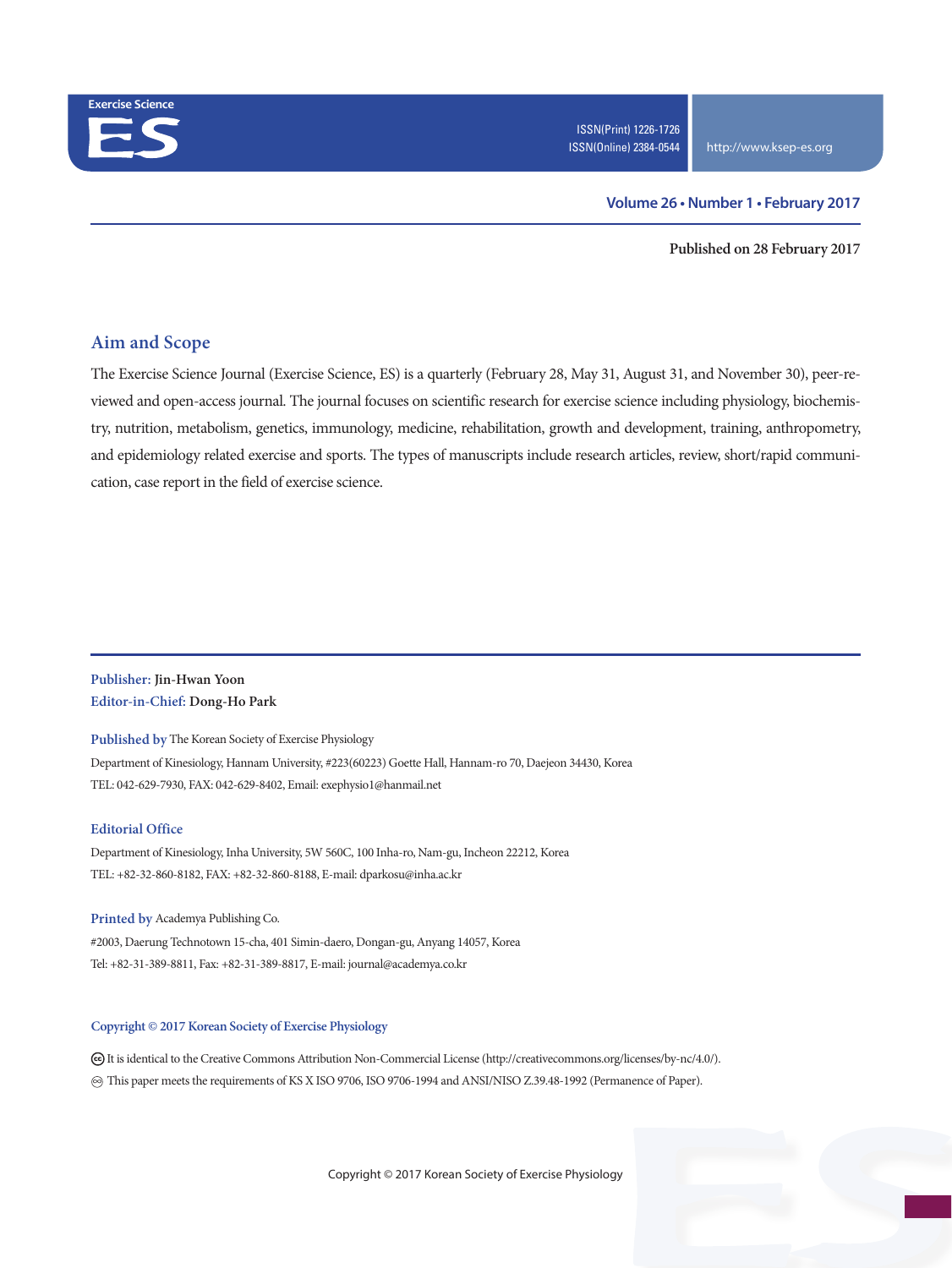

## **CONTENTS**

#### **Volume 26 Number 1 February, 2017**

#### **Review Articles**

- 1 Effects of Joint Cryotherapy on Muscle Function Kyung-Min Kim
- 8 Rescue Effect of Exercise on Impaired Arteriolar Myogenic Response with Advancing Age Kwang-Seok Hong, Man-Gyoon Lee

#### **Original Articles**

- 17 Effects of 12 Weeks Combined Exercise on Physical Fitness, Irisin and BNDF in White-Collar Woman Workers Ik-Soo Kim, Tae-Woo Kim, Young-Jin Ahn, Ki-Sung Lee, Jung-San Lee, Jeong-Min Park, Jin-Ho Yang, Hyun-Ji Son, Seong-Kwon Kim, Chang-Hyun Jang
- 26 Effects of Core Stability Exercises on the Improvement of Counter Balance and Dynamic Balance Abilities of Tennis Club Members Jeong-Min Park, Yong-Seok Jee, Gwang-Suk Hyun
- 32 Effects of Sitting Habits and Physical Activity Levels on Spine and Pelvis Deformations in School Children Mun-Ku Song, Ji-Young Kong, Ji-Hyun Park, Chul-Ho Shin, Hyun-Sik Kang
- 40 A Comparison of Physique and Physical Fitness between Different Level in Korea Elite Fencers Jin-Wook Choung, Ki-Hyuk Lee
- 49 The Effect of Two-Week Resistance and Endurance Training on Skeletal Muscle Repair and Regeneration after Ischemia-Reperfusion in Rat Chang Hyun Lim, Chang Keun Kim
- 61 Seven Days Breaking Up Prolonged Sitting Improves Systemic Endothelial Function in Sedentary Men Soo Hyun Park, Eun Sun Yoon, Sae Young Jae
- 69 Effects of Kinesio Taping on Jumping Performance and Blood Lactate in Elite Male Volleyball Athletes Byeong-Keun An, Sang-Hyun Lee, Su-Jin Kim, Dong-Ho Park
- 77 Validity and Reliability of a New 20-m PST Protocol for Predicting VO<sub>2</sub>max of Male Youths Aged 13-18 Years Dong-Ho Park, Sang-Hyun Lee, Do-Youn Kim, Jeon-Woo Cheon, Chang-Sun Kim
- 87 The Effects of Exercise Intensity Difference on Bone Metabolic Markers and Cytokines of the RANKL/RANK/OPG System in Korean Osteopenia Elderly Women Chang-Sun Kim, Hyo-Jin Kim, Ji-Yeon Kim, Ji-Won Kim, Dong-Ho Park, Seung-Taek Lim, Seok-Ki Min
- 96 Effects of Detraining on Ach, AchE, β-amyloid, Apolipoprotein Expression and Cognitive Function in Brain Tissue of Memory Impairment Rats Chun-Seop Jung, Se-Hwan Park, Jin-Hwan Yoon